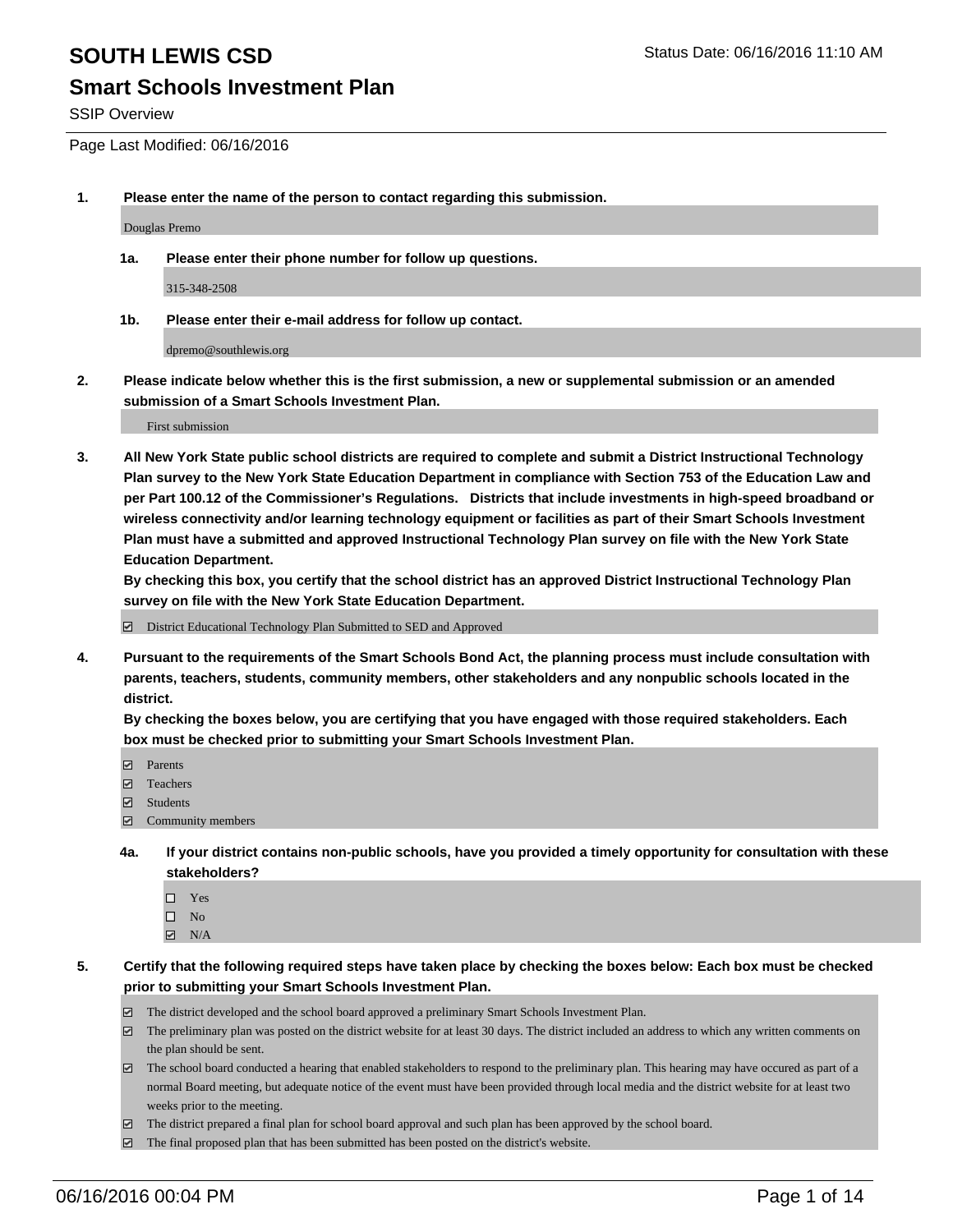## **Smart Schools Investment Plan**

SSIP Overview

Page Last Modified: 06/16/2016

**5a. Please upload the proposed Smart Schools Investment Plan (SSIP) that was posted on the district's website. Note that this should be different than your recently submitted Educational Technology Survey. The Final SSIP, as approved by the School Board, should also be posted on the website and remain there during the course of the projects contained therein.**

SSIP.pdf

**6. Please enter an estimate of the total number of students and staff that will benefit from this Smart Schools Investment Plan based on the cumulative projects submitted to date.**

1,165

**7. An LEA/School District may partner with one or more other LEA/School Districts to form a consortium to pool Smart Schools Bond Act funds for a project that meets all other Smart School Bond Act requirements. Each school district participating in the consortium will need to file an approved Smart Schools Investment Plan for the project and submit a signed Memorandum of Understanding that sets forth the details of the consortium including the roles of each respective district.**

 $\Box$  The district plans to participate in a consortium to partner with other school district(s) to implement a Smart Schools project.

**8. Please enter the name and 6-digit SED Code for each LEA/School District participating in the Consortium.**

| <b>Partner LEA/District</b> | ISED BEDS Code |
|-----------------------------|----------------|
| (No Response)               | (No Response)  |

**9. Please upload a signed Memorandum of Understanding with all of the participating Consortium partners.**

(No Response)

**10. Your district's Smart Schools Bond Act Allocation is:**

\$1,308,299

**11. Enter the budget sub-allocations by category that you are submitting for approval at this time. If you are not budgeting SSBA funds for a category, please enter 0 (zero.) If the value entered is \$0, you will not be required to complete that survey question.**

|                                       | Sub-        |
|---------------------------------------|-------------|
|                                       | Allocations |
| <b>School Connectivity</b>            | 56,250      |
| Connectivity Projects for Communities | $\Omega$    |
| Classroom Technology                  | 815,191     |
| Pre-Kindergarten Classrooms           | $\Omega$    |
| Replace Transportable Classrooms      | $\Omega$    |
| High-Tech Security Features           | 60,000      |
| <b>Totals:</b>                        | 931,441.00  |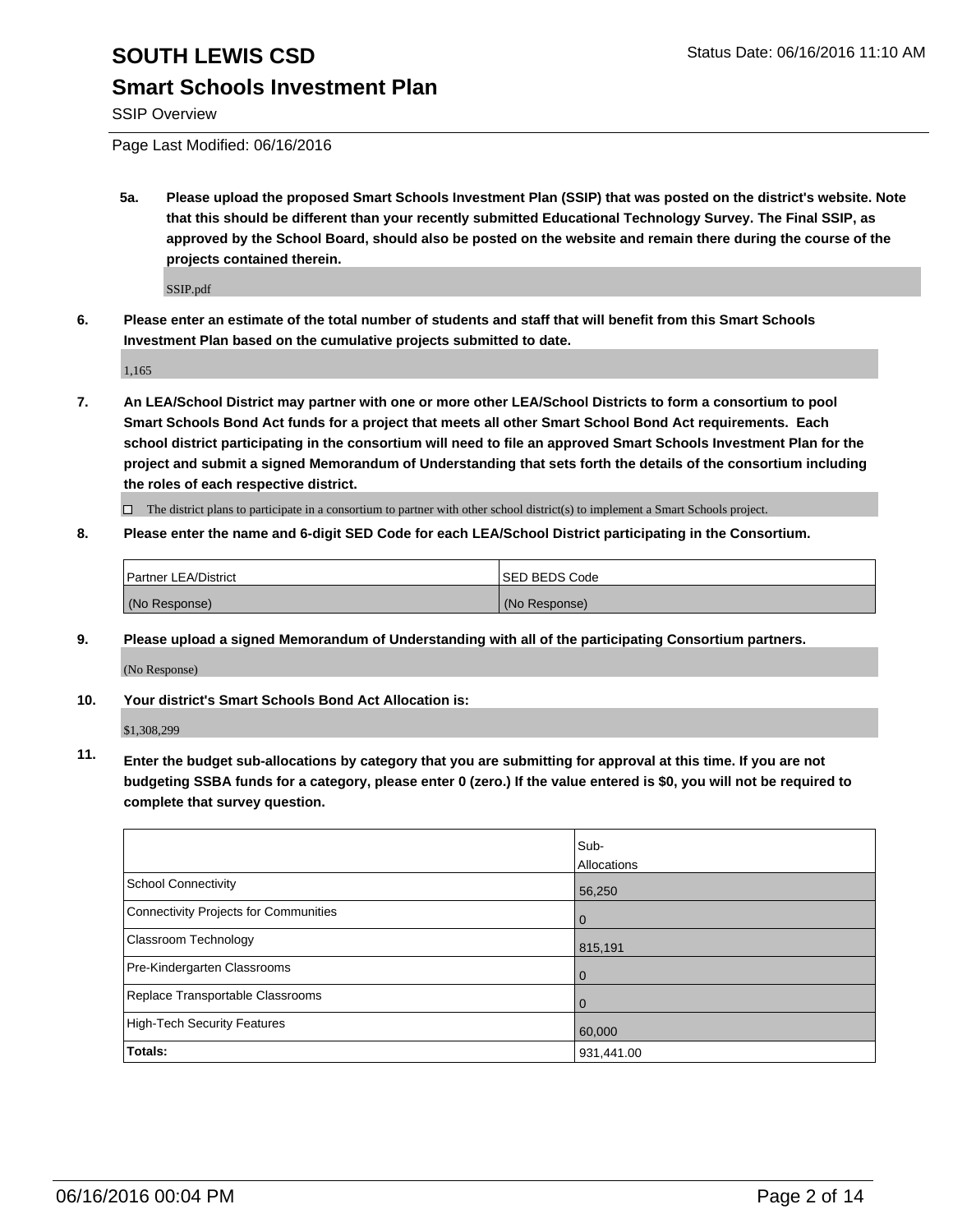School Connectivity

Page Last Modified: 06/16/2016

- **1. In order for students and faculty to receive the maximum benefit from the technology made available under the Smart Schools Bond Act, their school buildings must possess sufficient connectivity infrastructure to ensure that devices can be used during the school day. Smart Schools Investment Plans must demonstrate that:**
	- **sufficient infrastructure that meets the Federal Communications Commission's 100 Mbps per 1,000 students standard currently exists in the buildings where new devices will be deployed, or**
	- **is a planned use of a portion of Smart Schools Bond Act funds, or**
	- **is under development through another funding source.**

**Smart Schools Bond Act funds used for technology infrastructure or classroom technology investments must increase the number of school buildings that meet or exceed the minimum speed standard of 100 Mbps per 1,000 students and staff within 12 months. This standard may be met on either a contracted 24/7 firm service or a "burstable" capability. If the standard is met under the burstable criteria, it must be:**

**1. Specifically codified in a service contract with a provider, and**

**2. Guaranteed to be available to all students and devices as needed, particularly during periods of high demand, such as computer-based testing (CBT) periods.**

**Please describe how your district already meets or is planning to meet this standard within 12 months of plan submission.**

We currently meet this requirement/standard. We currently have a speed of 1 gig between all buildings and connection backbone with buildings out to ISP's. The chart below indicated we exceed the required connectivity speed below.

- **1a. If a district believes that it will be impossible to meet this standard within 12 months, it may apply for a waiver of this requirement, as described on the Smart Schools website. The waiver must be filed and approved by SED prior to submitting this survey.**
	- $\Box$  By checking this box, you are certifying that the school district has an approved waiver of this requirement on file with the New York State Education Department.

#### **2. Connectivity Speed Calculator (Required)**

|                         | l Number of<br>Students | Multiply by<br>100 Kbps | Divide by 1000 Current Speed<br>to Convert to<br>Required<br>Speed in Mb | lin Mb | Expected<br>Speed to be<br>Attained Within   Required<br>12 Months | <b>Expected Date</b><br>When<br>Speed Will be<br>Met |
|-------------------------|-------------------------|-------------------------|--------------------------------------------------------------------------|--------|--------------------------------------------------------------------|------------------------------------------------------|
| <b>Calculated Speed</b> | 1.050                   | 105,000                 | 105                                                                      | 1000   | 1000                                                               | Current                                              |

#### **3. Briefly describe how you intend to use Smart Schools Bond Act funds for high-speed broadband and/or wireless connectivity projects in school buildings.**

We already have high-speed broadband. However, we plan to increase internal wireless wireless connectivity throughput by replacing wireless connectivity access points.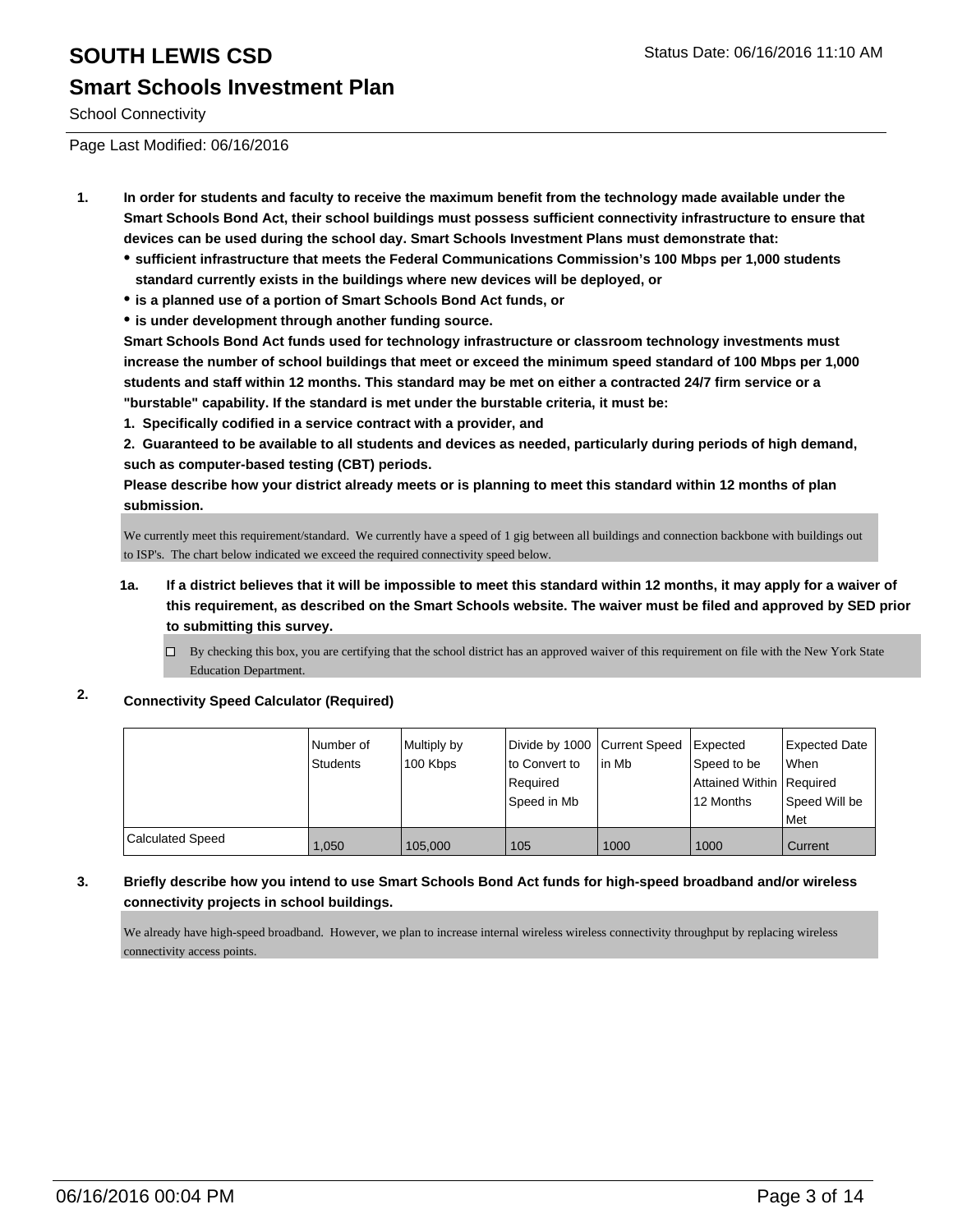School Connectivity

Page Last Modified: 06/16/2016

**4. Briefly describe the linkage between the district's District Instructional Technology Plan and the proposed projects. (There should be a link between your response to this question and your response to Question 1 in Part E. Curriculum and Instruction "What are the district's plans to use digital connectivity and technology to improve teaching and learning?)**

The district has a focus on increasing student access to technology and online applications. With the increase of wireless devices including students bringing in their own devices (BYOD) there is a need to replace the current access points throughout the district with more robust higher performing access points, which will allow more opportunity and availability for wireless connection by students and staff.

By differentiating instruction with the use of technology, the planning and delivery of on-line and classroom instruction considers the varied levels of readiness, learning needs, and interest of students. Teachers can do this most effectively by using a range of technology tools such as laptops, and mobile devices in their classrooms to engage learners of varied levels of readiness in multiple ways (i.e. classroom, study hall, home access) and by offering students options for demonstrating their understanding and mastery of the material. Using on-line progress monitoring and diagnostic tools, teachers can quickly interpret data to guide their future instruction and students in tracking their own progress while instant grading and reporting frees up teacher time to focus on analyzing data to effectively instruction.

**5. If the district wishes to have students and staff access the Internet from wireless devices within the school building, or in close proximity to it, it must first ensure that it has a robust Wi-Fi network in place that has sufficient bandwidth to meet user demand.**

**Please describe how you have quantified this demand and how you plan to meet this demand.**

Our wireless bandwidth was increased in our last capital project to ensure total wireless coverage throughout the District. The District has in place a wireless controller to manage traffic and access points. This monitoring allows us to see any lack of coverage or over subscription of our wireless infrastructure. While we have not experienced any issues, we have built it for future growth and use.

**6. As indicated on Page 5 of the guidance, the Office of Facilities Planning will have to conduct a preliminary review of all capital projects, including connectivity projects.**

| <b>Project Number</b> |  |
|-----------------------|--|
| 23-11-01-04-0-013-BA1 |  |

**7. Certain high-tech security and connectivity infrastructure projects may be eligible for an expedited review process as determined by the Office of Facilities Planning.**

**Was your project deemed eligible for streamlined review?**

Yes

**7a. Districts that choose the Streamlined Review Process will be required to certify that they have reviewed all installations with their licensed architect or engineer of record and provide that person's name and license number.**

**The licensed professional must review the products and proposed method of installation prior to implementation and review the work during and after completion in order to affirm that the work was code-compliant, if requested.**

 $\boxtimes$  I certify that I have reviewed all installations with a licensed architect or engineer of record.

**8. Include the name and license number of the architect or engineer of record.**

| <i>N</i> ame      | License Number |
|-------------------|----------------|
| Michael J. Ebertz | 26790          |

**9. If you are submitting an allocation for School Connectivity complete this table. Note that the calculated Total at the bottom of the table must equal the Total allocation for this category that you entered in the SSIP Overview overall budget.**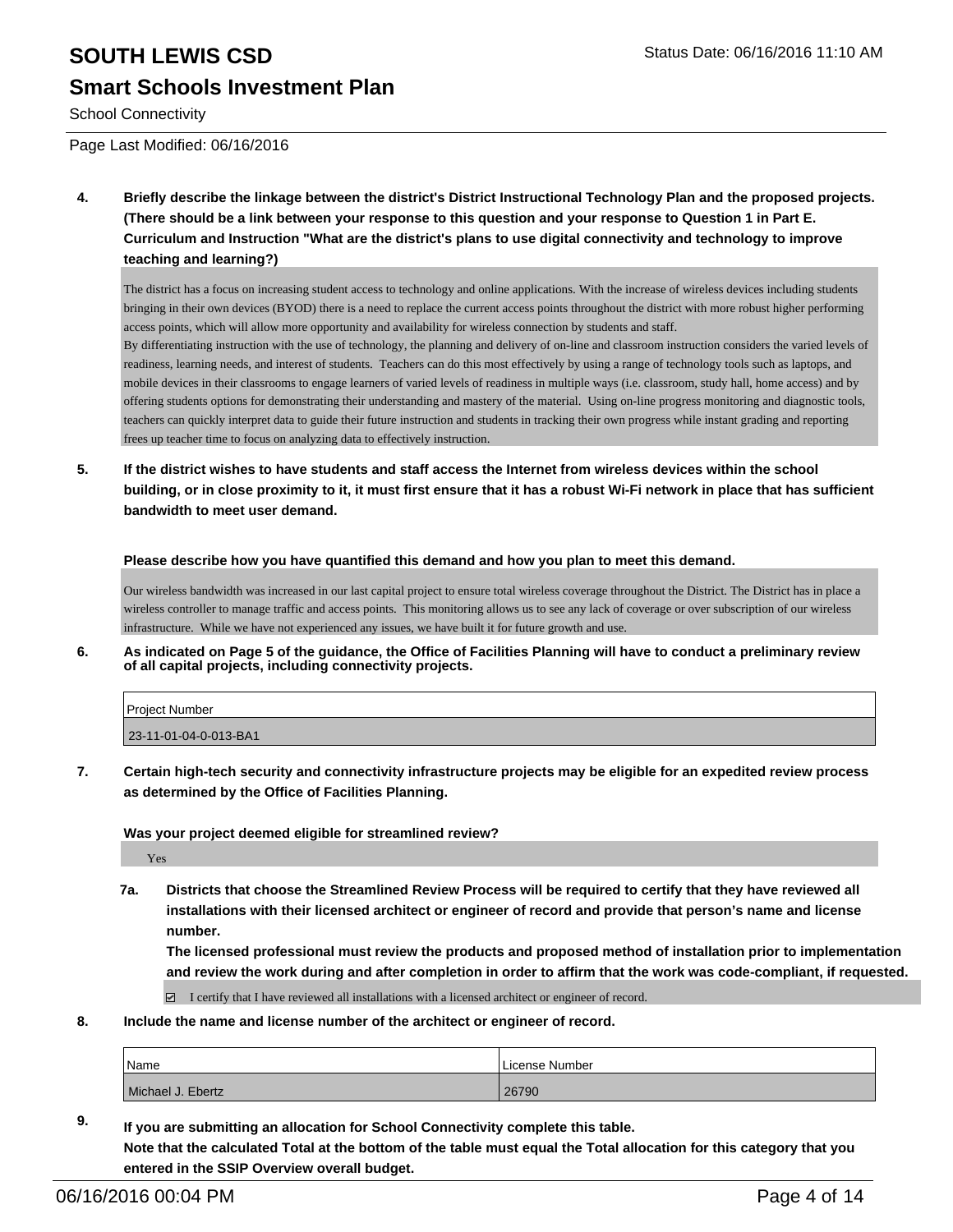# **Smart Schools Investment Plan**

School Connectivity

Page Last Modified: 06/16/2016

|                                            | Sub-           |
|--------------------------------------------|----------------|
|                                            | Allocation     |
| Network/Access Costs                       | 56,250         |
| <b>Outside Plant Costs</b>                 | $\overline{0}$ |
| School Internal Connections and Components | $\overline{0}$ |
| <b>Professional Services</b>               | $\overline{0}$ |
| Testing                                    | $\overline{0}$ |
| Other Upfront Costs                        | l 0            |
| <b>Other Costs</b>                         | l 0            |
| Totals:                                    | 56,250.00      |

| Select the allowable expenditure | Item to be purchased          | Quantity | Cost per Item | <b>Total Cost</b> |
|----------------------------------|-------------------------------|----------|---------------|-------------------|
| type.                            |                               |          |               |                   |
| Repeat to add another item under |                               |          |               |                   |
| each type.                       |                               |          |               |                   |
| Network/Access Costs             | <b>Wireless Access Points</b> | 75       | 750           | 56.250            |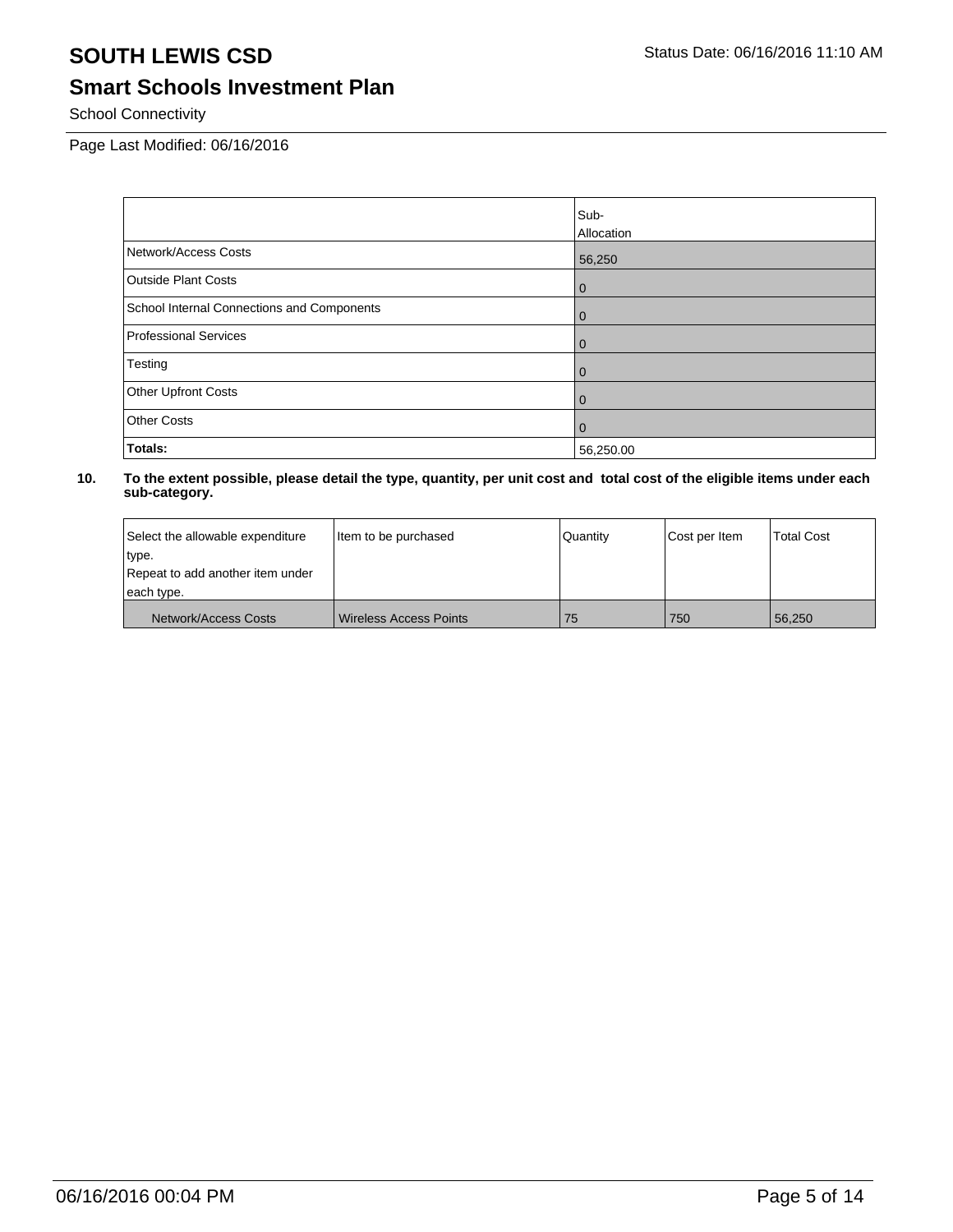#### **Smart Schools Investment Plan**

Community Connectivity (Broadband and Wireless)

Page Last Modified: 06/16/2016

**1. Briefly describe how you intend to use Smart Schools Bond Act funds for high-speed broadband and/or wireless connectivity projects in the community.**

(No Response)

**2. Please describe how the proposed project(s) will promote student achievement and increase student and/or staff access to the Internet in a manner that enhances student learning and/or instruction outside of the school day and/or school building.**

(No Response)

**3. Community connectivity projects must comply with all the necessary local building codes and regulations (building and related permits are not required prior to plan submission).**

 $\Box$  I certify that we will comply with all the necessary local building codes and regulations.

**4. Please describe the physical location of the proposed investment.**

(No Response)

**5. Please provide the initial list of partners participating in the Community Connectivity Broadband Project, along with their Federal Tax Identification (Employer Identification) number.**

| Project Partners | <b>IFederal ID#</b> |
|------------------|---------------------|
| (No Response)    | (No Response)       |

**6. If you are submitting an allocation for Community Connectivity, complete this table.**

**Note that the calculated Total at the bottom of the table must equal the Total allocation for this category that you entered in the SSIP Overview overall budget.**

|                             | Sub-Allocation |
|-----------------------------|----------------|
| Network/Access Costs        | $\bf{0}$       |
| <b>Outside Plant Costs</b>  | 0              |
| <b>Tower Costs</b>          | 0              |
| Customer Premises Equipment | 0              |
| Professional Services       | $\cup$         |
| Testing                     |                |
| Other Upfront Costs         |                |
| <b>Other Costs</b>          |                |
| Totals:                     |                |

| Select the allowable expenditure | Item to be purchased | Quantity      | Cost per Item | <b>Total Cost</b> |
|----------------------------------|----------------------|---------------|---------------|-------------------|
| type.                            |                      |               |               |                   |
| Repeat to add another item under |                      |               |               |                   |
| each type.                       |                      |               |               |                   |
| (No Response)                    | (No Response)        | (No Response) | (No Response) | (No Response)     |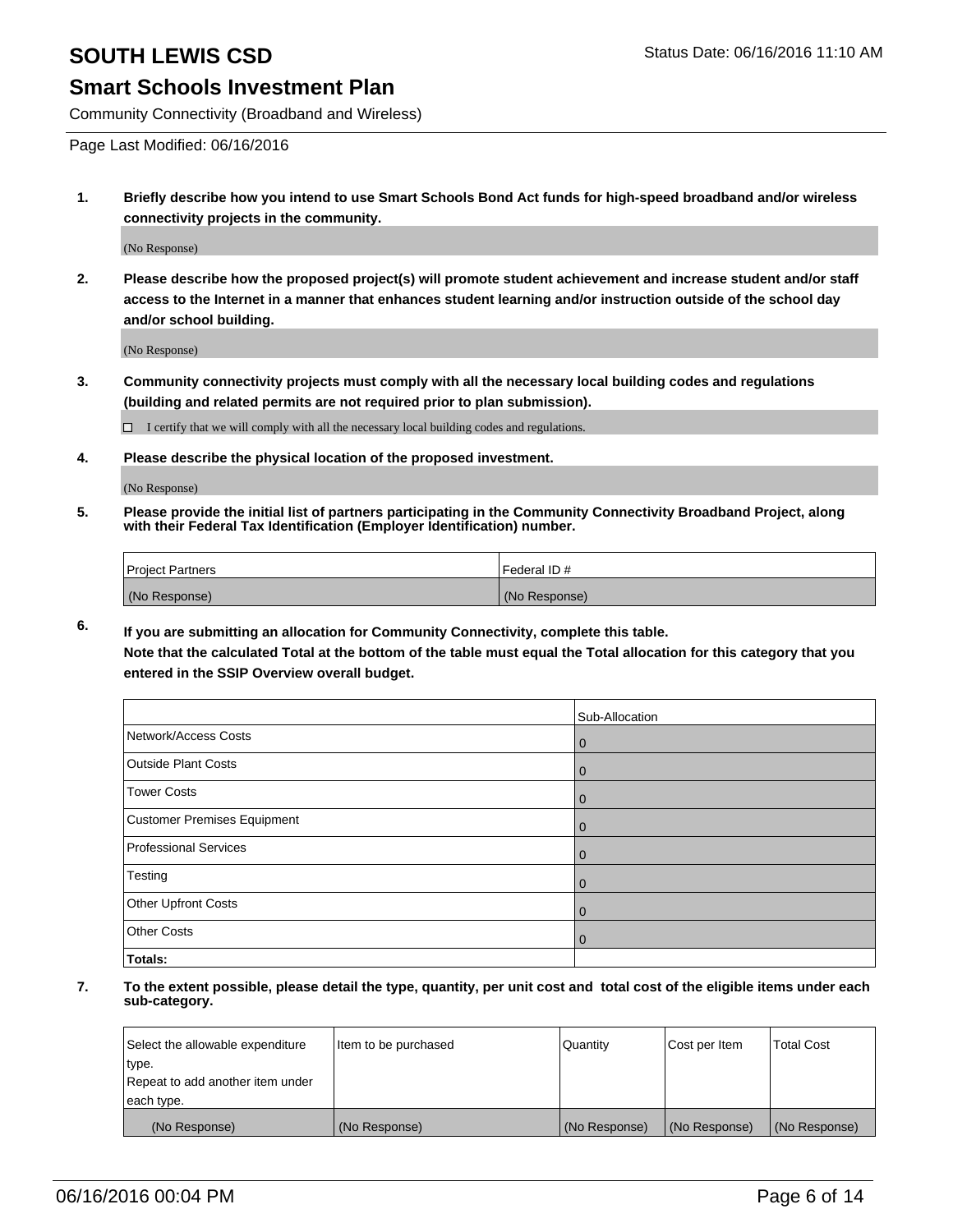Classroom Learning Technology

Page Last Modified: 06/16/2016

**1. In order for students and faculty to receive the maximum benefit from the technology made available under the Smart Schools Bond Act, their school buildings must possess sufficient connectivity infrastructure to ensure that devices can be used during the school day. Smart Schools Investment Plans must demonstrate that sufficient infrastructure that meets the Federal Communications Commission's 100 Mbps per 1,000 students standard currently exists in the buildings where new devices will be deployed, or is a planned use of a portion of Smart Schools Bond Act funds, or is under development through another funding source.**

**Smart Schools Bond Act funds used for technology infrastructure or classroom technology investments must increase the number of school buildings that meet or exceed the minimum speed standard of 100 Mbps per 1,000 students and staff within 12 months. This standard may be met on either a contracted 24/7 firm service or a "burstable" capability. If the standard is met under the burstable criteria, it must be:**

**1. Specifically codified in a service contract with a provider, and**

**2. Guaranteed to be available to all students and devices as needed, particularly during periods of high demand, such as computer-based testing (CBT) periods.**

**Please describe how your district already meets or is planning to meet this standard within 12 months of plan submission.**

South Lewis CSD has a speed of 1 gig between all buildings and connection backbone within buildings and out to ISP's.

- **1a. If a district believes that it will be impossible to meet this standard within 12 months, it may apply for a waiver of this requirement, as described on the Smart Schools website. The waiver must be filed and approved by SED prior to submitting this survey.**
	- $\Box$  By checking this box, you are certifying that the school district has an approved waiver of this requirement on file with the New York State Education Department.

### **2. Connectivity Speed Calculator (Required)**

|                         | Number of<br><b>Students</b> | Multiply by<br>100 Kbps | Divide by 1000 Current Speed<br>lto Convert to<br>l Reauired<br>Speed in Mb | lin Mb | Expected<br>Speed to be<br>Attained Within   Required<br>12 Months | Expected Date<br>l When<br>Speed Will be |
|-------------------------|------------------------------|-------------------------|-----------------------------------------------------------------------------|--------|--------------------------------------------------------------------|------------------------------------------|
|                         |                              |                         |                                                                             |        |                                                                    | l Met                                    |
| <b>Calculated Speed</b> | 1.050                        | 105,000                 | 105                                                                         | 1000   | 1000                                                               | Current                                  |

**3. If the district wishes to have students and staff access the Internet from wireless devices within the school building, or in close proximity to it, it must first ensure that it has a robust Wi-Fi network in place that has sufficient bandwidth to meet user demand.**

**Please describe how you have quantified this demand and how you plan to meet this demand.**

Our bandwidth was increased during our last capital project to insure total wireless coverage throughout the campus. We also have a wireless controller to manage traffic and access points.

**4. All New York State public school districts are required to complete and submit an Instructional Technology Plan survey to the New York State Education Department in compliance with Section 753 of the Education Law and per Part 100.12 of the Commissioner's Regulations.**

**Districts that include educational technology purchases as part of their Smart Schools Investment Plan must have a submitted and approved Instructional Technology Plan survey on file with the New York State Education Department.**

By checking this box, you are certifying that the school district has an approved Instructional Technology Plan survey on file with the New York State Education Department.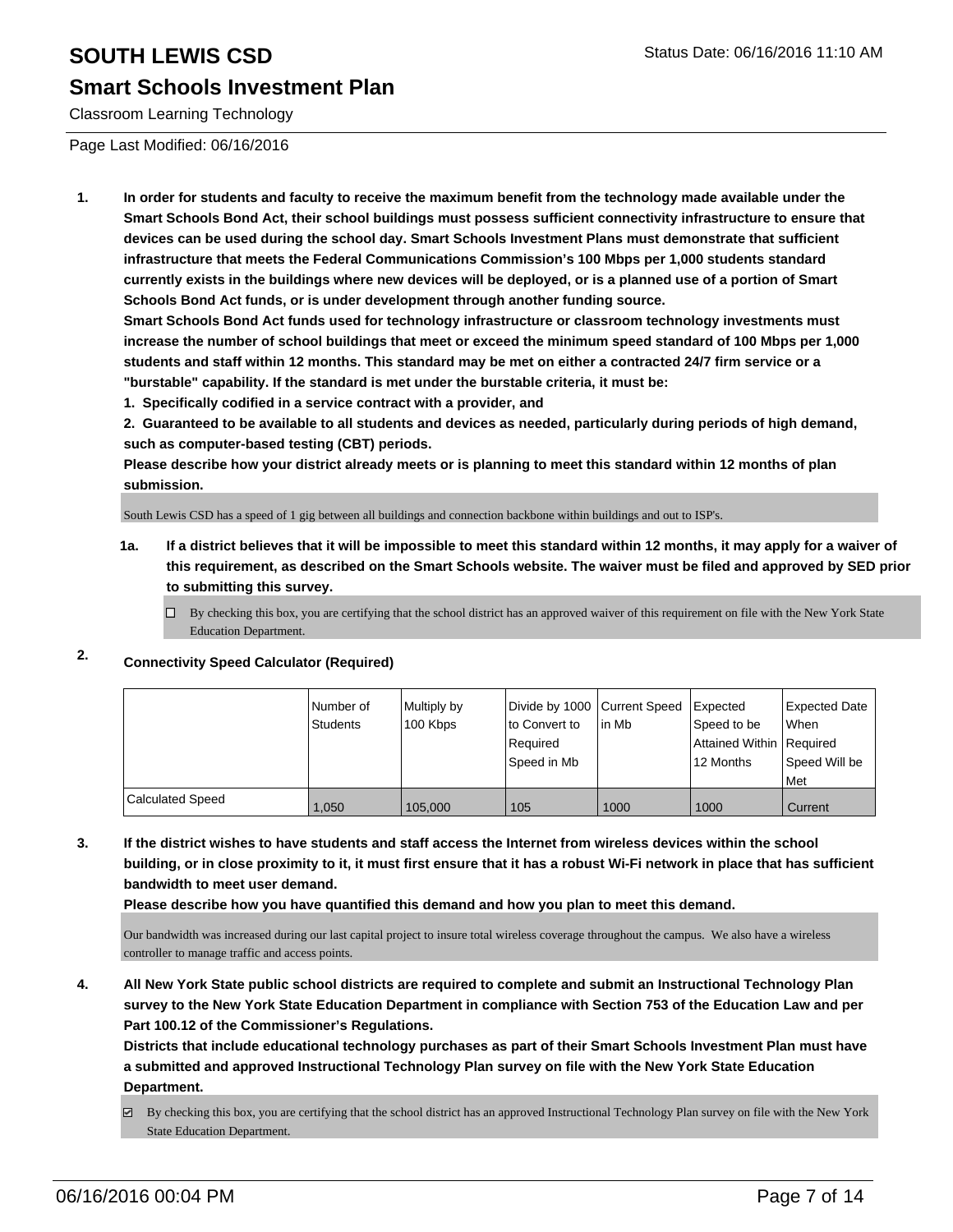## **Smart Schools Investment Plan**

Classroom Learning Technology

#### Page Last Modified: 06/16/2016

**5. Describe the devices you intend to purchase and their compatibility with existing or planned platforms or systems. Specifically address the adequacy of each facility's electrical, HVAC and other infrastructure necessary to install and support the operation of the planned technology.**

Laptops, Smartboards, Computers, and ipads.. All are 100% compatible with existing platforms. They are also aligned with our Professional Development plans. The district will be able to provide adequate electrical supply for the increase in new devices.

#### **6. Describe how the proposed technology purchases will:**

- **> enhance differentiated instruction;**
- **> expand student learning inside and outside the classroom;**
- **> benefit students with disabilities and English language learners; and**
- **> contribute to the reduction of other learning gaps that have been identified within the district.**

**The expectation is that districts will place a priority on addressing the needs of students who struggle to succeed in a rigorous curriculum. Responses in this section should specifically address this concern and align with the district's Instructional Technology Plan (in particular Question 2 of E. Curriculum and Instruction: "Does the district's instructional technology plan address the needs of students with disabilities to ensure equitable access to instruction, materials and assessments?" and Question 3 of the same section: "Does the district's instructional technology plan address the provision of assistive technology specifically for students with disabilities to ensure access to and participation in the general curriculum?"**

By differentiating instruction with the use of technology, the planning and delivery of online and classroom instruction considers the varied levels of readiness, learning needs, and interests of each student. Teachers can do this most effectively by using a range of technology tools such as laptops and mobile devices in their classrooms to engage learners at varying levels of readiness in multiple ways (classroom, study halls, home access) and by offering students options for demonstrating their understanding and mastery of the material. Using online progress monitoring and diagnostic tools, teachers can quickly interpret data to guide their future instruction and students in tracking their own progress while instant grading and reporting frees up teacher time to focus on analyzing data to effectively differentiate instruction.

The CSE Director consults with the Director of Technology on technology to address student's needs. If the district currently has within its inventory the technology to meet the student's needs, the technology is assigned to the student. If the specific technology does not reside within the districts inventory, The CSE and Technology Director work with the district Business Administrator to fund the technology in the current school year. If unable to work within the current year's funding, the request is added to the following year's budget.

These new devices will provide a 1:1 ratio in our district for all ELL and SWD students. Their devices will be equipped with appropriate software and accessories for their prescribed disabilities. This will help them meet IEP and educational goals specifically designed for these SED and ELL students.

#### **7. Where appropriate, briefly describe how the proposed technology purchases will enhance ongoing communication with parents and other stakeholders and help the district facilitate technology-based regional partnerships, including distance learning and other efforts.**

By expanding the use of video conferencing tools, the district can provide "anytime, anywhere" access to home bound students, parents, and community members in real time two-way video conferencing. This capability also allows students to "virtually visit" sites of interest such as museums, authors, and other content providers. This service is also available to community members for training and distance learning activities (Disaster Preparedness, Coaching Clinics, etc).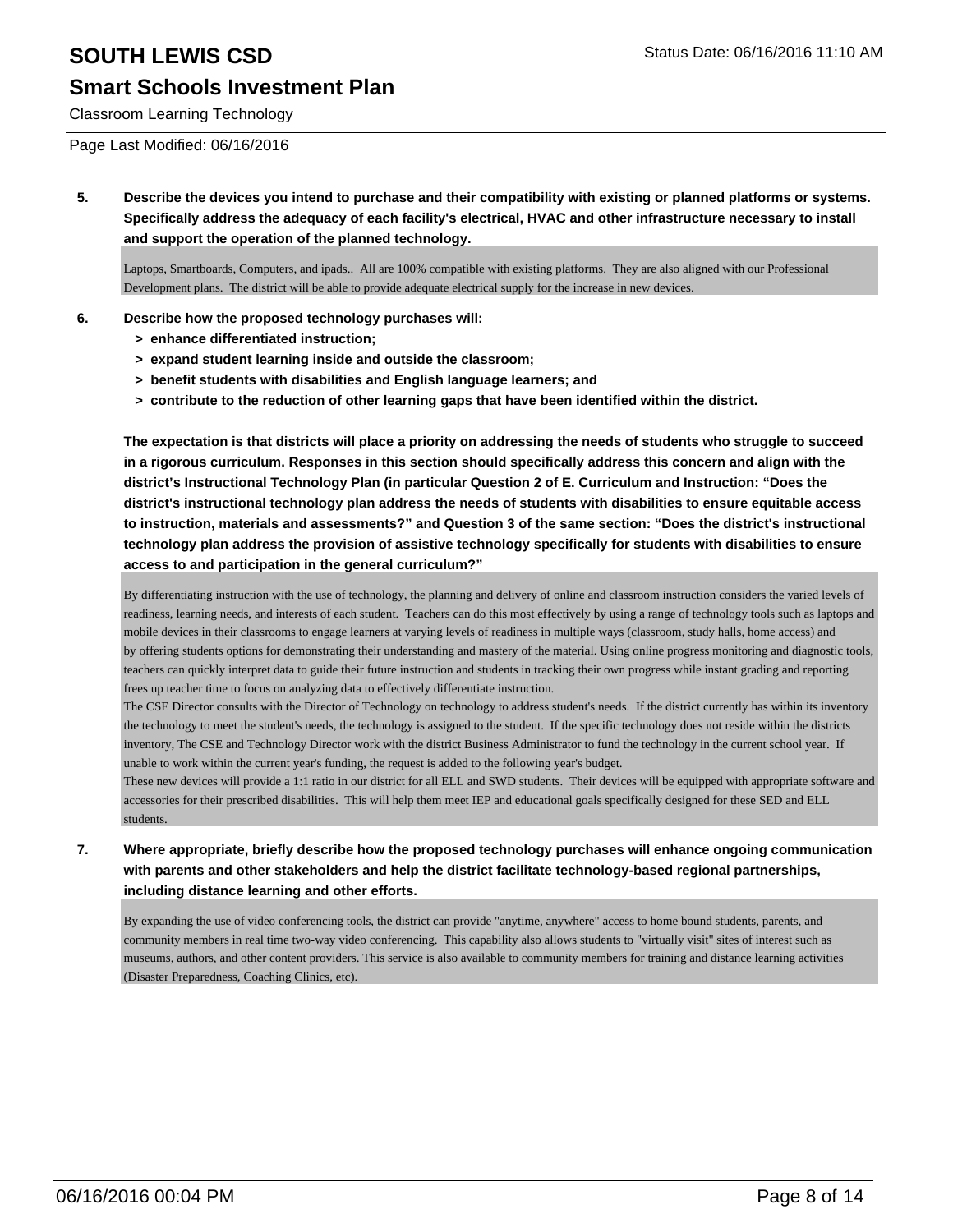Classroom Learning Technology

Page Last Modified: 06/16/2016

**8. Describe the district's plan to provide professional development to ensure that administrators, teachers and staff can employ the technology purchased to enhance instruction successfully.**

**Note: This response should be aligned and expanded upon in accordance with your district's response to Question 1 of F. Professional Development of your Instructional Technology Plan: "Please provide a summary of professional development offered to teachers and staff, for the time period covered by this plan, to support technology to enhance teaching and learning. Please include topics, audience and method of delivery within your summary."**

South Lewis CSD maintains a robust professional development allowing teachers training throughout the school year with in-house training as well as regional workshops. Teachers are encouraged to sign up for as much professional development as long as it aligns with their classroom instruction or yearly goals. Summer computer camps are offered to enhance technology integration skills and "Just in time" training is provided along with cointegration and is delivered by the Director of Technology Information and a BOCES instuctional specialist.

**9. Districts must contact the SUNY/CUNY teacher preparation program that supplies the largest number of the district's new teachers to request advice on innovative uses and best practices at the intersection of pedagogy and educational technology.**

**10. A district whose Smart Schools Investment Plan proposes the purchase of technology devices and other hardware must account for nonpublic schools in the district.**

**Are there nonpublic schools within your school district?**

- Yes
- **☑** No
- **11. Nonpublic Classroom Technology Loan Calculator**

**The Smart Schools Bond Act provides that any Classroom Learning Technology purchases made using Smart Schools funds shall be lent, upon request, to nonpublic schools in the district. However, no school district shall be required to loan technology in amounts greater than the total obtained and spent on technology pursuant to the Smart Schools Bond Act and the value of such loan may not exceed the total of \$250 multiplied by the nonpublic school enrollment in the base year at the time of enactment.**

**See:**

**http://www.p12.nysed.gov/mgtserv/smart\_schools/docs/Smart\_Schools\_Bond\_Act\_Guidance\_04.27.15\_Final.pdf.**

|                                     | 1. Classroom<br>Technology<br>Sub-allocation                                                  | 2. Public<br><b>Enrollment</b><br>$(2014 - 15)$ | l 3. Nonpublic<br><b>Enrollment</b><br>(2014-15) | 4. Sum of<br>Public and<br>Nonpublic<br>Enrollment | 15. Total Per<br>Pupil Sub-<br>Iallocation | 6. Total<br>Nonpublic Loan<br>Amount |
|-------------------------------------|-----------------------------------------------------------------------------------------------|-------------------------------------------------|--------------------------------------------------|----------------------------------------------------|--------------------------------------------|--------------------------------------|
| Calculated Nonpublic Loan<br>Amount | (No Response)   (No Response)   (No Response)   (No Response)   (No Response)   (No Response) |                                                 |                                                  |                                                    |                                            |                                      |

**12. To ensure the sustainability of technology purchases made with Smart Schools funds, districts must demonstrate a long-term plan to maintain and replace technology purchases supported by Smart Schools Bond Act funds. This sustainability plan shall demonstrate a district's capacity to support recurring costs of use that are ineligible for Smart Schools Bond Act funding such as device maintenance, technical support, Internet and wireless fees, maintenance of hotspots, staff professional development, building maintenance and the replacement of incidental items. Further, such a sustainability plan shall include a long-term plan for the replacement of purchased devices and equipment at the end of their useful life with other funding sources.**

By checking this box, you certify that the district has a sustainability plan as described above.

 $\boxtimes$  By checking this box, you certify that you have contacted the SUNY/CUNY teacher preparation program that supplies the largest number of your new teachers to request advice on these issues.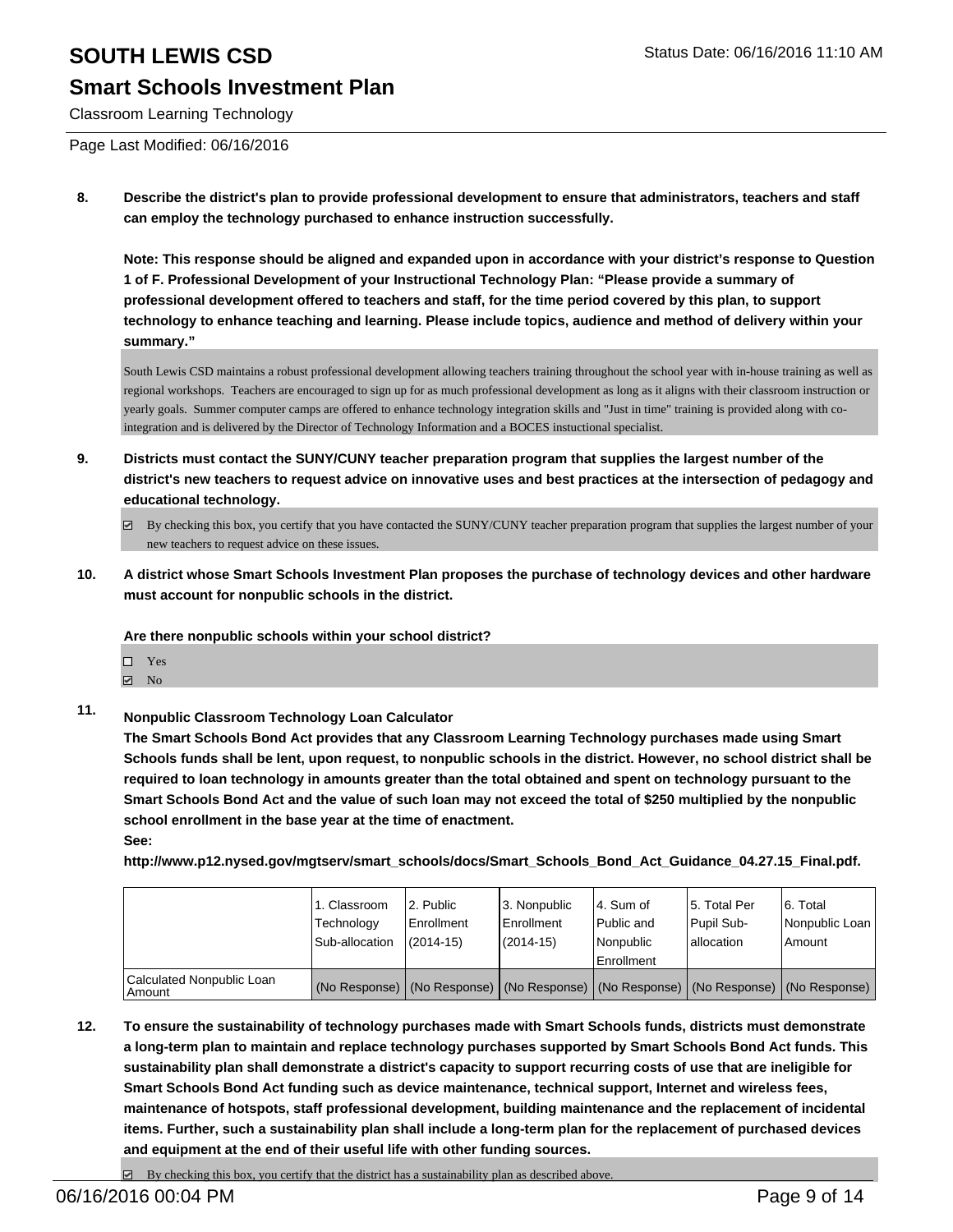## **Smart Schools Investment Plan**

Classroom Learning Technology

Page Last Modified: 06/16/2016

**13. Districts must ensure that devices purchased with Smart Schools Bond funds will be distributed, prepared for use, maintained and supported appropriately. Districts must maintain detailed device inventories in accordance with generally accepted accounting principles.**

 $\boxtimes$  By checking this box, you certify that the district has a distribution and inventory management plan and system in place.

**14. If you are submitting an allocation for Classroom Learning Technology complete this table. Note that the calculated Total at the bottom of the table must equal the Total allocation for this category that you entered in the SSIP Overview overall budget.**

|                         | Sub-Allocation |
|-------------------------|----------------|
| Interactive Whiteboards | 250,000        |
| Computer Servers        | 0              |
| Desktop Computers       | 158,000        |
| Laptop Computers        | 229,191        |
| <b>Tablet Computers</b> | 178,000        |
| Other Costs             | O              |
| Totals:                 | 815,191.00     |

| Select the allowable expenditure<br>type. | I Item to be Purchased | Quantity | Cost per Item | <b>Total Cost</b> |
|-------------------------------------------|------------------------|----------|---------------|-------------------|
| Repeat to add another item under          |                        |          |               |                   |
| each type.                                |                        |          |               |                   |
| Interactive Whiteboards                   | Smartboards            | 50       | 5,000         | 250,000           |
| <b>Tablet Computers</b>                   | Ipads                  | 445      | 400           | 178,000           |
| <b>Laptop Computers</b>                   | Macbooks               | 241      | 951           | 229.191           |
| <b>Desktop Computers</b>                  | <b>Imacs</b>           | 115      | 800           | 92,000            |
| <b>Desktop Computers</b>                  | PC's                   | 120      | 550           | 66,000            |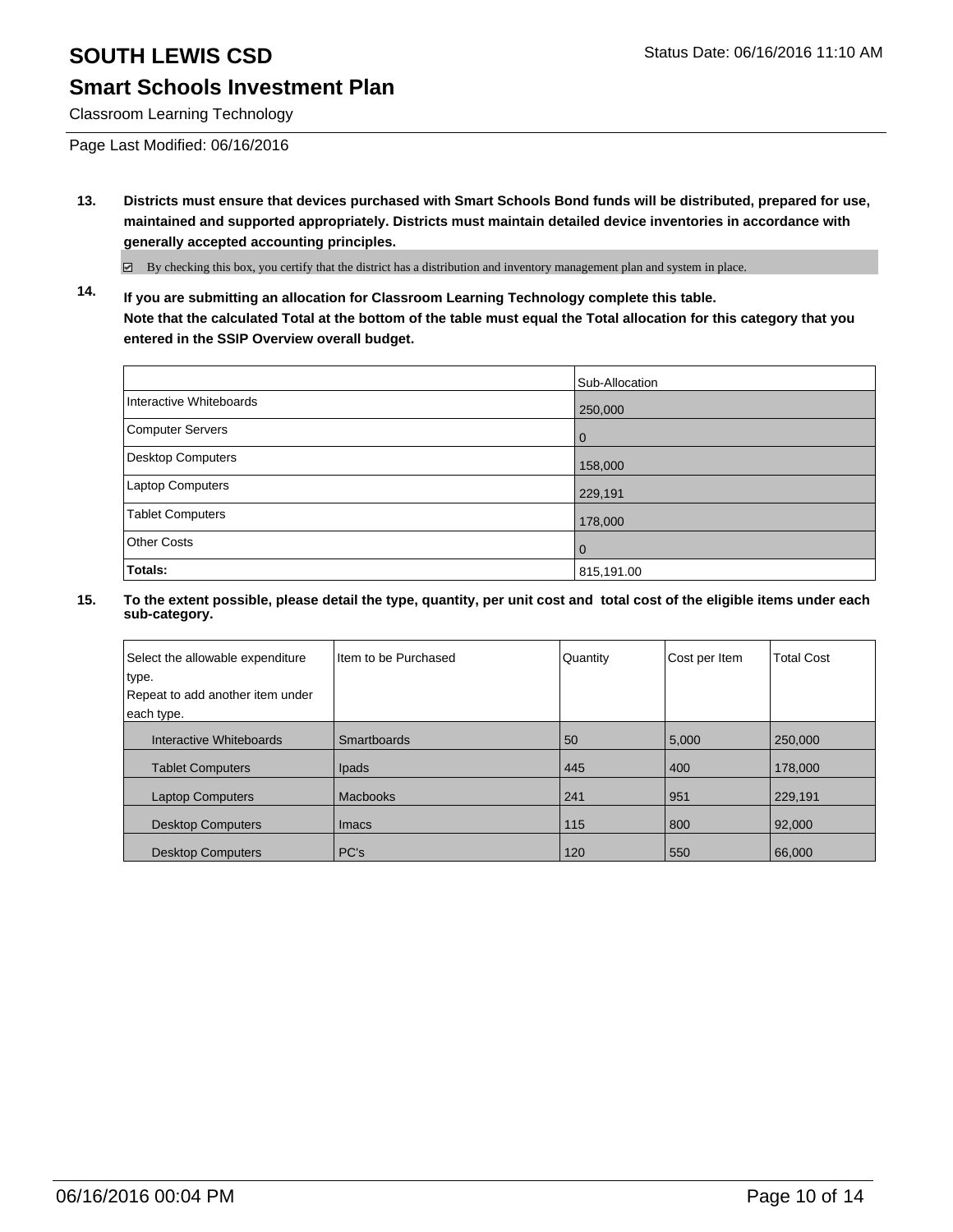#### Pre-Kindergarten Classrooms

Page Last Modified: 06/16/2016

**1. Provide information regarding how and where the district is currently serving pre-kindergarten students and justify the need for additional space with enrollment projections over 3 years.**

(No Response)

- **2. Describe the district's plan to construct, enhance or modernize education facilities to accommodate prekindergarten programs. Such plans must include:**
	- **Specific descriptions of what the district intends to do to each space;**
	- **An affirmation that pre-kindergarten classrooms will contain a minimum of 900 square feet per classroom;**
	- **The number of classrooms involved;**
	- **The approximate construction costs per classroom; and**
	- **Confirmation that the space is district-owned or has a long-term lease that exceeds the probable useful life of the improvements.**

(No Response)

**3. Smart Schools Bond Act funds may only be used for capital construction costs. Describe the type and amount of additional funds that will be required to support ineligible ongoing costs (e.g. instruction, supplies) associated with any additional pre-kindergarten classrooms that the district plans to add.**

(No Response)

**4. All plans and specifications for the erection, repair, enlargement or remodeling of school buildings in any public school district in the State must be reviewed and approved by the Commissioner. Districts that plan capital projects using their Smart Schools Bond Act funds will undergo a Preliminary Review Process by the Office of Facilities Planning.**

| Project Number |  |
|----------------|--|
| (No Response)  |  |

**5. If you have made an allocation for Pre-Kindergarten Classrooms, complete this table.**

**Note that the calculated Total at the bottom of the table must equal the Total allocation for this category that you entered in the SSIP Overview overall budget.**

|                                          | Sub-Allocation |
|------------------------------------------|----------------|
| Construct Pre-K Classrooms               |                |
| Enhance/Modernize Educational Facilities |                |
| <b>Other Costs</b>                       |                |
| Totals:                                  |                |

| Select the allowable expenditure | Item to be purchased | Quantity      | Cost per Item | <b>Total Cost</b> |
|----------------------------------|----------------------|---------------|---------------|-------------------|
| type.                            |                      |               |               |                   |
| Repeat to add another item under |                      |               |               |                   |
| each type.                       |                      |               |               |                   |
| (No Response)                    | (No Response)        | (No Response) | (No Response) | (No Response)     |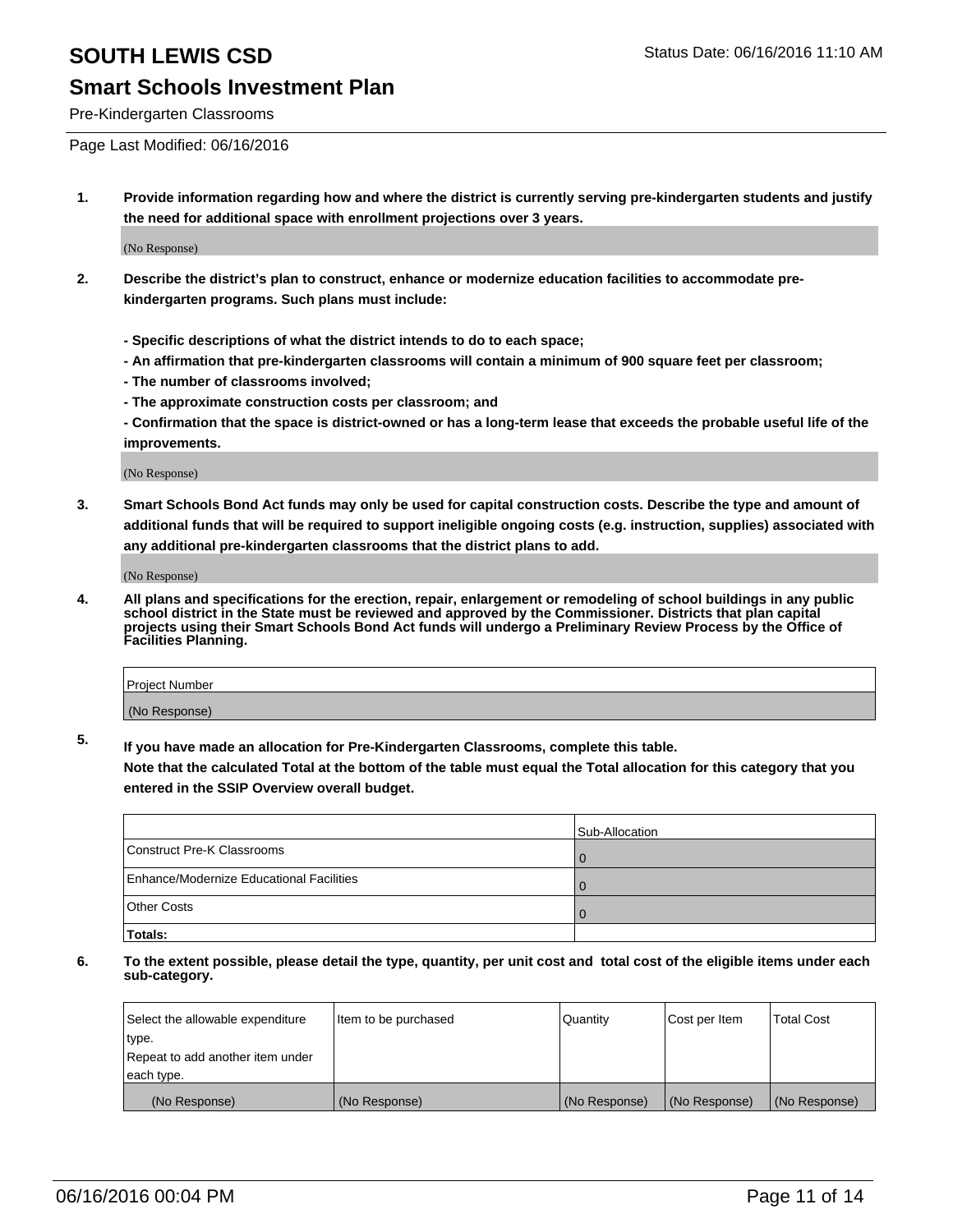## **Smart Schools Investment Plan**

Replace Transportable Classrooms

Page Last Modified: 06/16/2016

**1. Describe the district's plan to construct, enhance or modernize education facilities to provide high-quality instructional space by replacing transportable classrooms.**

(No Response)

**2. All plans and specifications for the erection, repair, enlargement or remodeling of school buildings in any public school district in the State must be reviewed and approved by the Commissioner. Districts that plan capital projects using their Smart Schools Bond Act funds will undergo a Preliminary Review Process by the Office of Facilities Planning.**

| <b>Project Number</b> |  |
|-----------------------|--|
| (No Response)         |  |

**3. For large projects that seek to blend Smart Schools Bond Act dollars with other funds, please note that Smart Schools Bond Act funds can be allocated on a pro rata basis depending on the number of new classrooms built that directly replace transportable classroom units.**

**If a district seeks to blend Smart Schools Bond Act dollars with other funds describe below what other funds are being used and what portion of the money will be Smart Schools Bond Act funds.**

(No Response)

**4. If you have made an allocation for Replace Transportable Classrooms, complete this table. Note that the calculated Total at the bottom of the table must equal the Total allocation for this category that you entered in the SSIP Overview overall budget.**

|                                                | Sub-Allocation |
|------------------------------------------------|----------------|
| Construct New Instructional Space              |                |
| Enhance/Modernize Existing Instructional Space |                |
| Other Costs                                    |                |
| Totals:                                        |                |

| Select the allowable expenditure | Item to be purchased | Quantity      | Cost per Item | <b>Total Cost</b> |
|----------------------------------|----------------------|---------------|---------------|-------------------|
| type.                            |                      |               |               |                   |
| Repeat to add another item under |                      |               |               |                   |
| each type.                       |                      |               |               |                   |
| (No Response)                    | (No Response)        | (No Response) | (No Response) | (No Response)     |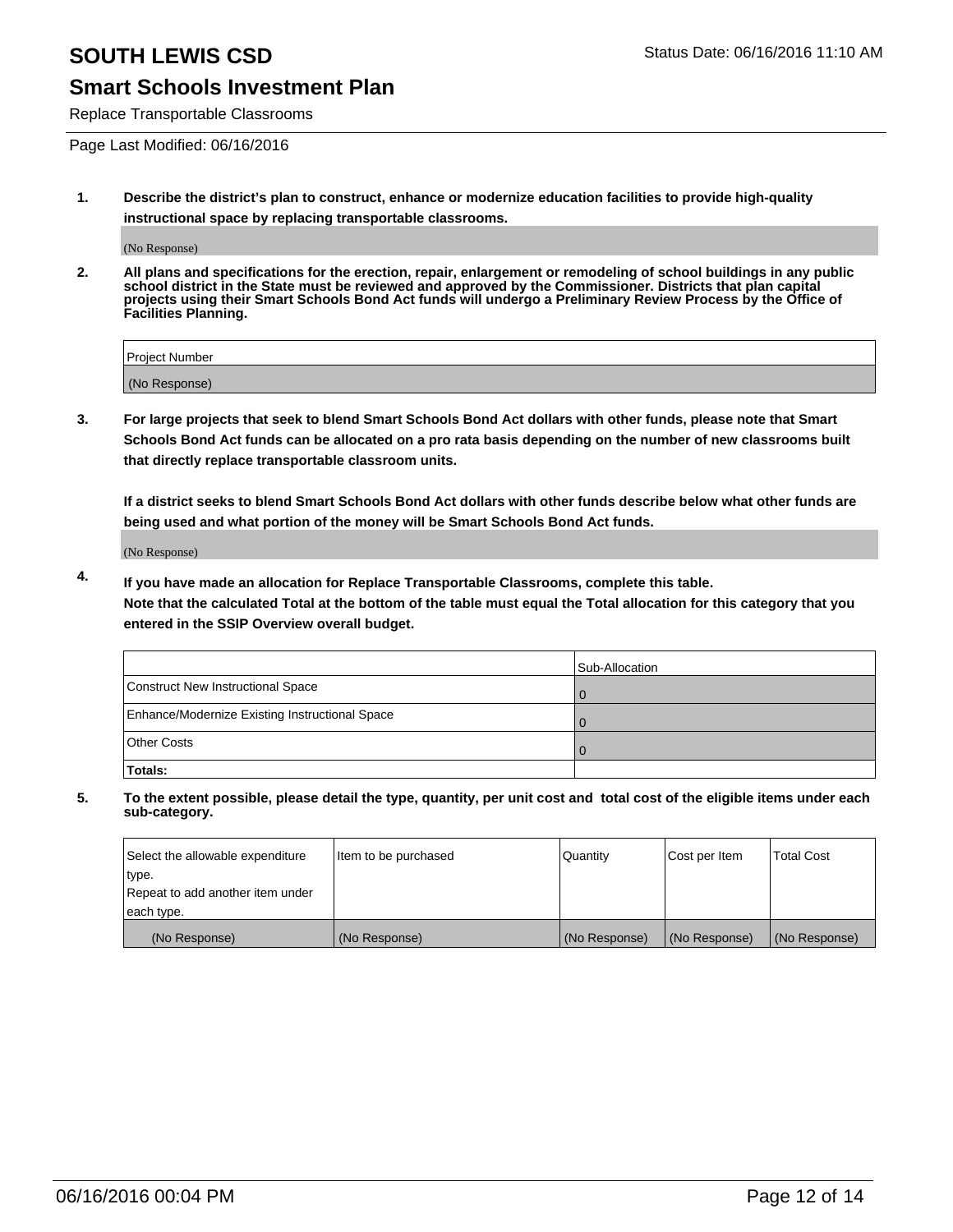## **Smart Schools Investment Plan**

High-Tech Security Features

Page Last Modified: 06/16/2016

**1. Describe how you intend to use Smart Schools Bond Act funds to install high-tech security features in school buildings and on school campuses.**

Replace existing cameras with HD enhanced cameras. Increase the concentration of cameras. Include icloud security.

**2. All plans and specifications for the erection, repair, enlargement or remodeling of school buildings in any public school district in the State must be reviewed and approved by the Commissioner. Districts that plan capital projects using their Smart Schools Bond Act funds will undergo a Preliminary Review Process by the Office of Facilities Planning.** 

| <b>Project Number</b> |  |
|-----------------------|--|
| 23-11-01-04-0-013-BA1 |  |

**3. Was your project deemed eligible for streamlined Review?**

**Ø** Yes

 $\qquad \qquad$  No

**3a. Districts with streamlined projects must certify that they have reviewed all installations with their licensed architect or engineer of record, and provide that person's name and license number. The licensed professional must review the products and proposed method of installation prior to implementation and review the work during and after completion in order to affirm that the work was code-compliant, if requested.**

By checking this box, you certify that the district has reviewed all installations with a licensed architect or engineer of record.

**4. Include the name and license number of the architect or engineer of record.**

| Name                  | License Number |
|-----------------------|----------------|
| <b>Michael Ebertz</b> | 26790          |

**5. If you have made an allocation for High-Tech Security Features, complete this table. Note that the calculated Total at the bottom of the table must equal the Total allocation for this category that you entered in the SSIP Overview overall budget.**

|                                                      | Sub-Allocation |
|------------------------------------------------------|----------------|
| Capital-Intensive Security Project (Standard Review) | $\Omega$       |
| <b>Electronic Security System</b>                    | 60,000         |
| <b>Entry Control System</b>                          | $\mathbf{U}$   |
| Approved Door Hardening Project                      |                |
| Other Costs                                          | $\mathbf{U}$   |
| <b>Totals:</b>                                       | 60,000.00      |

| Select the allowable expenditure  | Item to be purchased              | Quantity | Cost per Item | <b>Total Cost</b> |
|-----------------------------------|-----------------------------------|----------|---------------|-------------------|
| type.                             |                                   |          |               |                   |
| Repeat to add another item under  |                                   |          |               |                   |
| each type.                        |                                   |          |               |                   |
| <b>Electronic Security System</b> | <b>Electronic Security System</b> | l 50     | 1.200         | 60,000            |